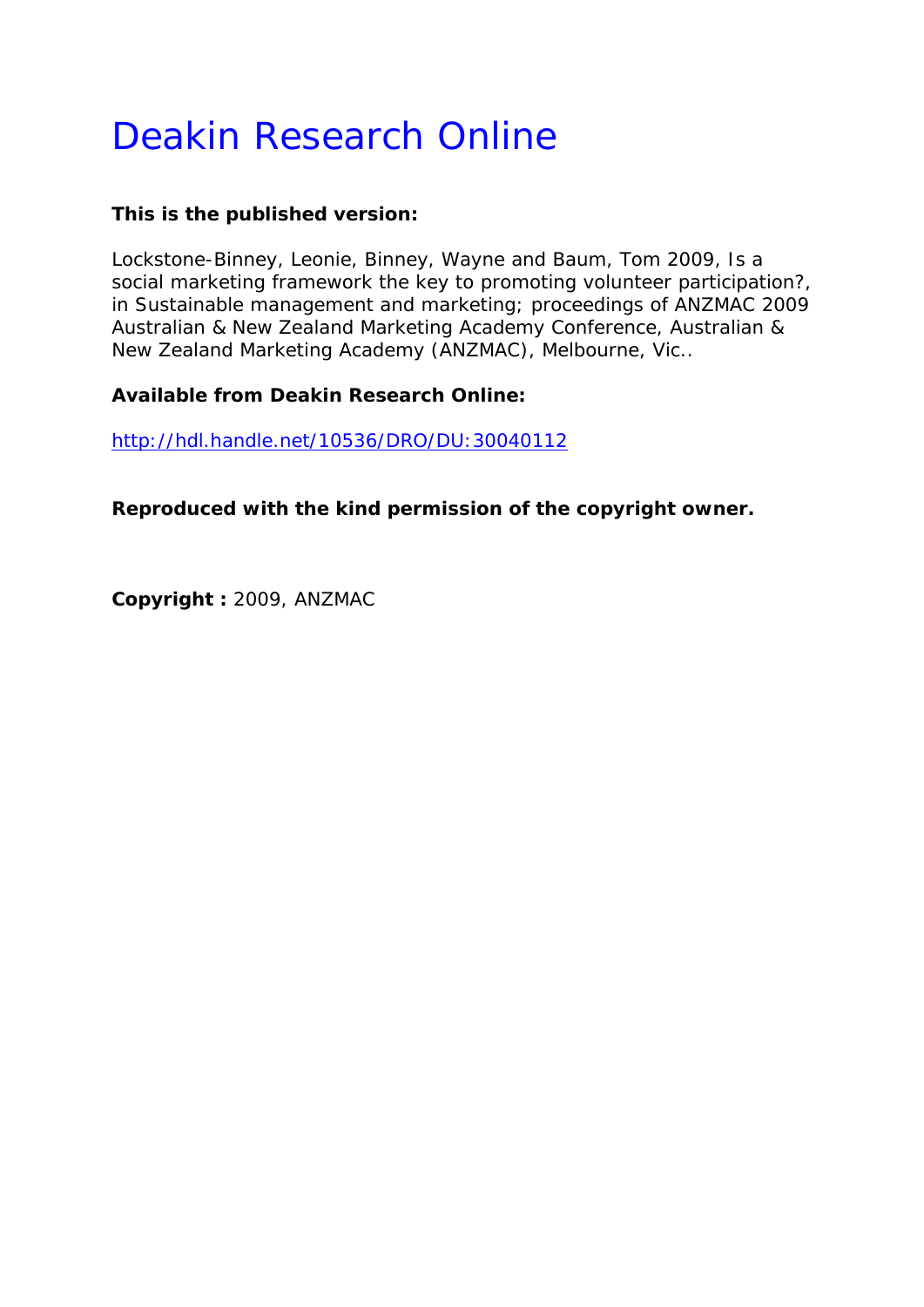.

#### **Page 1 of 10 ANZMAC 2009**

#### **Is a social marketing framework the key to promoting volunteer participation?**

*Leonie Lockstone-Binney, Victoria University, leonie.lockstone@vu.edu.au Wayne Binney, Victoria University, wayne.binney@vu.edu.au\* Tom Baum, University of Strathclyde, t.g.baum@strath.ac.uk* 

#### **Abstract**

This paper explores the suitability of a conceptual social marketing model, the MOA (motivation, opportunity and ability) framework (Rothschild, 1999), to volunteering to determine whether it has the potential to promote volunteering with its associated socially desirable benefits. In doing so, the individual components of the model are discussed from a social marketing perspective and communalities in the volunteering research highlighted. This discussion culminates in the presentation of an adapted MOA framework, the practical implications of which for volunteerinvolving organisations are briefly discussed and an agenda for future research proposed.

Keywords: volunteering, social marketing, MOA framework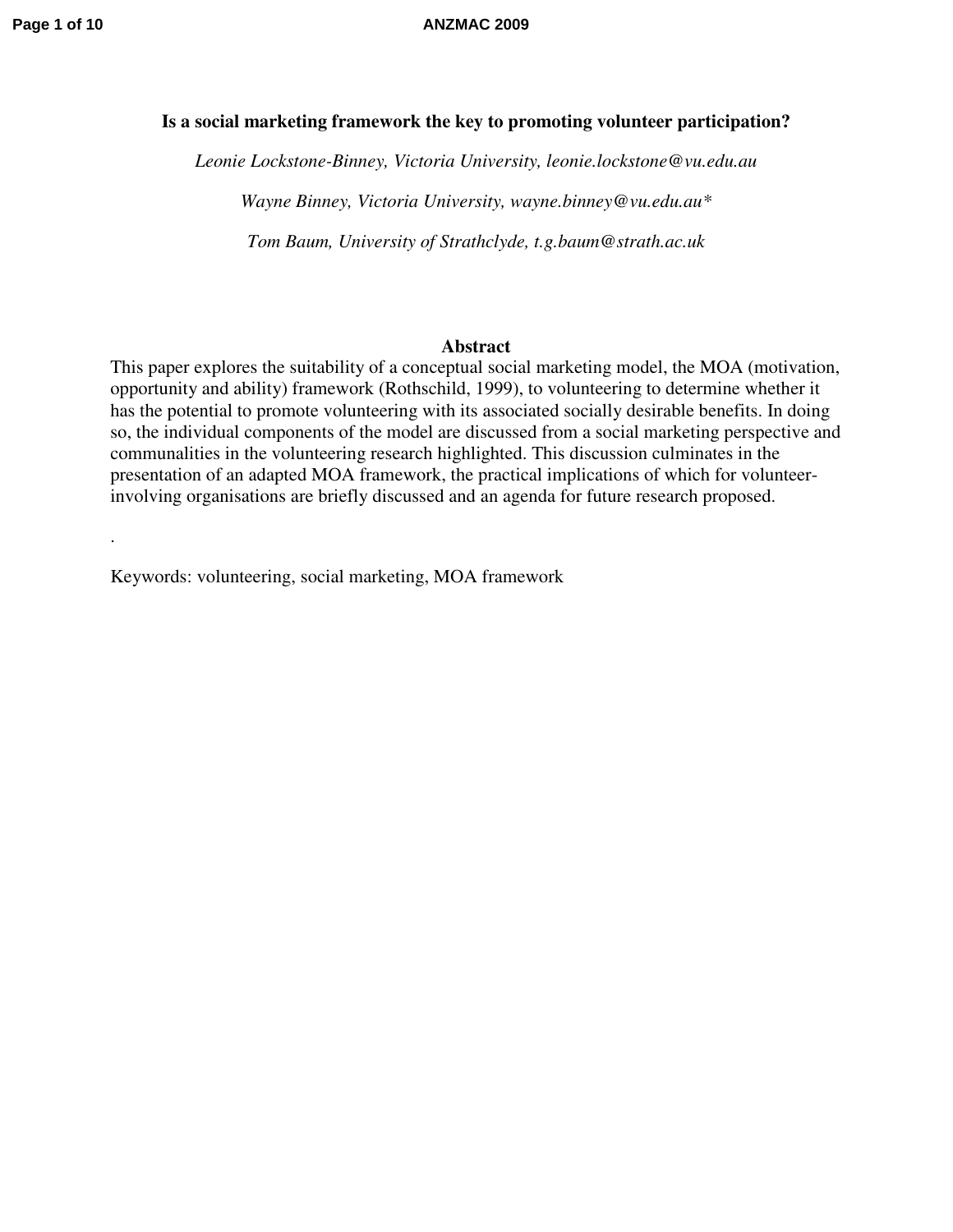#### **Is a social marketing framework the key to promoting volunteer participation?**

#### **Introduction**

This paper explores the suitability and application of a conceptual social marketing model, the MOA (motivation, opportunity and ability) framework (Rothschild, 1999), to volunteering to determine whether it has the potential to promote volunteering and the socially desirable benefits associated with this prosocial behaviour. In doing so, a brief background on the concepts of volunteering and social marketing is provided. Subsequently, each of the individual components of the MOA model is discussed in detail.

#### **Volunteering**

 Formal volunteering, which takes place through an organisation, is defined by Volunteering Australia (2005, p.1) as:

*An activity which takes place through not for profit organisations or projects and is undertaken:* 

- *to be of benefit to the community and the volunteer;*
- *of the volunteer's own free will and without coercion;*
- *for no financial payment; and*
- *in designated volunteer positions only.*

Formal volunteering incorporates diverse activities and a range of settings. In 2006, 5.2 million Australians volunteered (34% of the population) (ABS, 2007), predominantly in sport, recreation and other community settings. This rate of participation has been steadily increasing since the Australian Bureau of Statistics conducted their initial Voluntary Work Survey in 1995. A participation rate of 24% has increased to 34% in 2006 (FaHCSIA, 2008).

The traditional, more researched, view of volunteering is that of the volunteer making a commitment to service an organisation(s) on an ongoing and regular basis. A more temporally based alternative to traditional volunteering has emerged in recent years. Macduff (1991) first coined the term 'episodic volunteering' to refer to one-off volunteering assignments that offer a flexible relationship with an organisation. Current trends overwhelmingly suggest that work-life balance issues (from employment, family, leisure) are increasingly affecting the time both current and potential volunteers can commit to volunteering (ABS, 2007; Merrill, 2006). A clear picture is yet to emerge as to what extent motives are shared for people undertaking traditional versus newer forms of volunteering. A UK survey has discerned that ongoing, regular volunteers show a broader range of motivations for volunteering, as opposed to episodic, occasional volunteers who indicate fewer reasons for their uptake of volunteering (Hutin, 2008). Researchers have found, however, that volunteers are rarely purely altruistic in their motives for volunteering, rather they expect to benefit in some way from their activities (Moore, 1985). As such, the term *pro-social* is often used in preference to altruism as it suggests that volunteers are socially minded but also expect to gain from their activities (Pearce, 1993).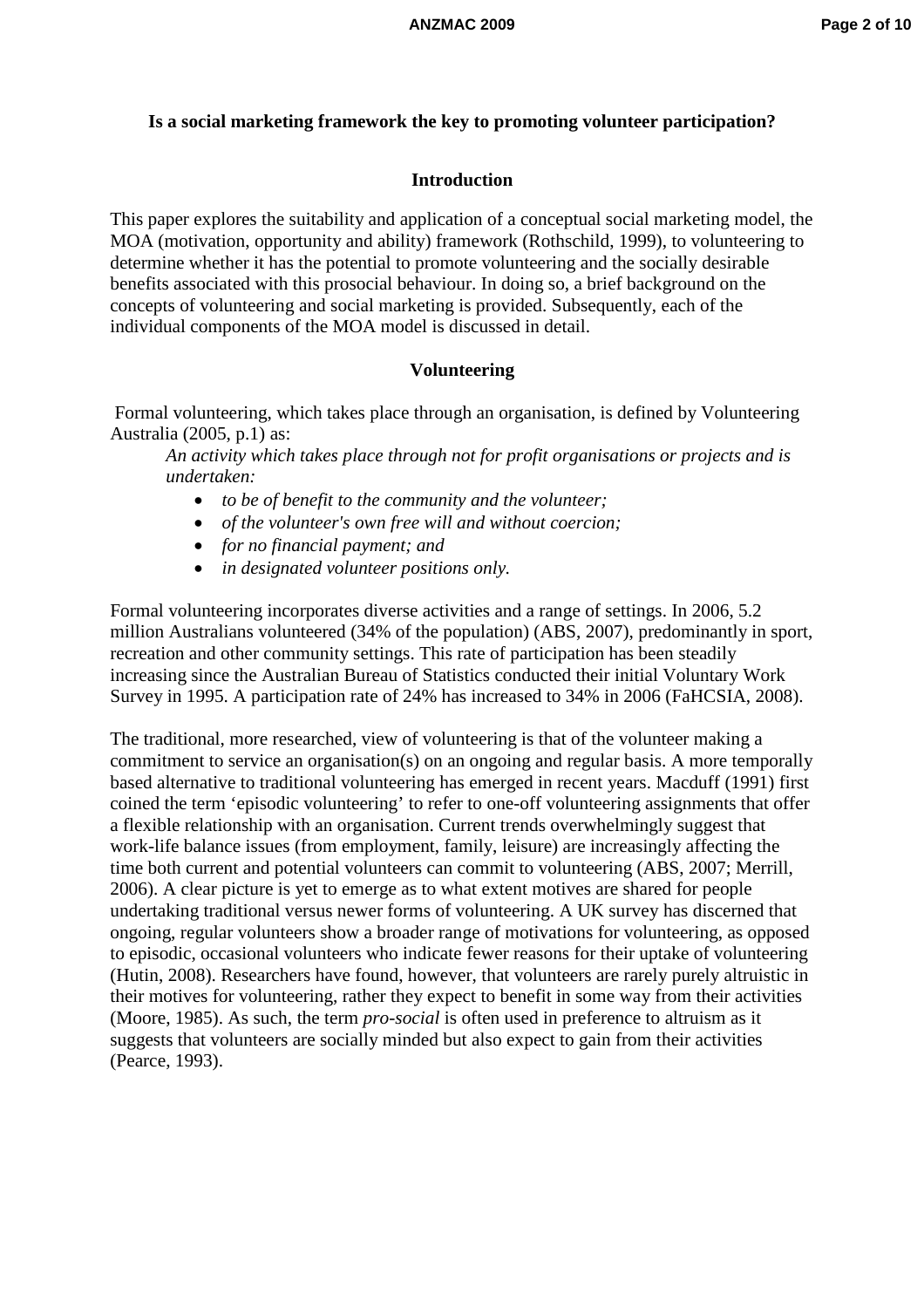### **Social marketing**

The conceptual framework for this study is based on social marketing. Social marketing aims to promote positive social change at individual and group level. While some programs focus on changes at the group level, there is recognition that individual action is at the heart of successful social marketing programs (Pannell, 1999). The concept of social marketing has been applied to a diverse range of social issues (Donovan and Henley, 2003), including proenvironmental behaviour change programs (Altman and Petkus, 1994; Kotler, Roberto and Lee, 2002), anti-smoking (Hastings, 2003) and children's' health (Meyer, *et al.* 2004). The MOA framework involving motivation, opportunity and ability was proposed as a guiding model for social marketing interventions (Rothschild, 1999). Andreasen (2002) has advocated that social issues could be identified in terms of whether they are a motivation, opportunity, and/or an ability type problem and complementary interventions can be designed for the individual, community or at the overall program level. Researchers have examined individual components of the model, (Cameron and Pierce 1994; Osbaldiston and Sheldon 2003; Pelletier 2002; Pieters 1991; Pieters et al. 1998; Robben and Poiesz 1993; Ryan et al. 2003; Ryan and Deci 2000; Simmons and Wildmar 1990; Urdan 2003); however, few have examined the model in its entirety. Binney (2007) tested the MOA model in relation to a proenvironmental behaviour change intervention and found that it provided an understanding of the interactions that can lead to a durable behaviour change. As suggested by Andreasen (2002), there are possibly other applications for the model. To this end, the components of the MOA model will be examined in turn and their relevance for promoting volunteering discussed.

#### **Motivation (M)**

Motivation is an integral component of the MOA framework and the study of motivation has direct relevance and application in current social change research (Reeve, 2001). The following discussion will consider the intrinsic and extrinsic aspects of motivation as they have been applied in relation to social marketing. Extrinsic motivation can be defined as the type of motivation that is controlled by externalities that are not part of the activity or behaviour they are influencing (Petri and Govern, 2004). The use of incentives to encourage and discourage behaviour is well established in social marketing (Kotler, *et al.* 2002). Some classic extrinsic incentives are financial rewards and the use of more subliminal incentives such as guilt, the chance to impress others, such as neighbours, and social recognition in the community. However, Dwyer, *et al.* (1993) reported that incentives and disincentives were not effective in producing long-term socially desirable behaviour change in targeted audiences.

Intrinsic motivation is defined as enacting behaviour for its inherent satisfactions rather than for some separable external consequence (Ryan and Deci, 2000). Research has shown that intrinsic motivation is positively related to durable behaviour change (Binney, 2007; McKenzie-Mohr, *et al.* 1995; Osbaldiston and Sheldon, 2003; Ryan, Erickson and DeYoung, 2003; Seguin, Pelletier and Hunsley, 1999). That is, those who are intrinsically motivated are encouraged to act by the actual task itself and perform well because they enjoy the behaviour or the challenge of completing the task. With intrinsic motivation, the underlying motives for the behaviour are fully internalised by the individual (Deci and Vansteenkiste, 2004). These individuals believe that the behaviour is interesting, enjoyable, challenging and provides inherent satisfaction. But not all tasks can provide intrinsic motivation and in these situations other motivation types such as extrinsic may be more appropriate.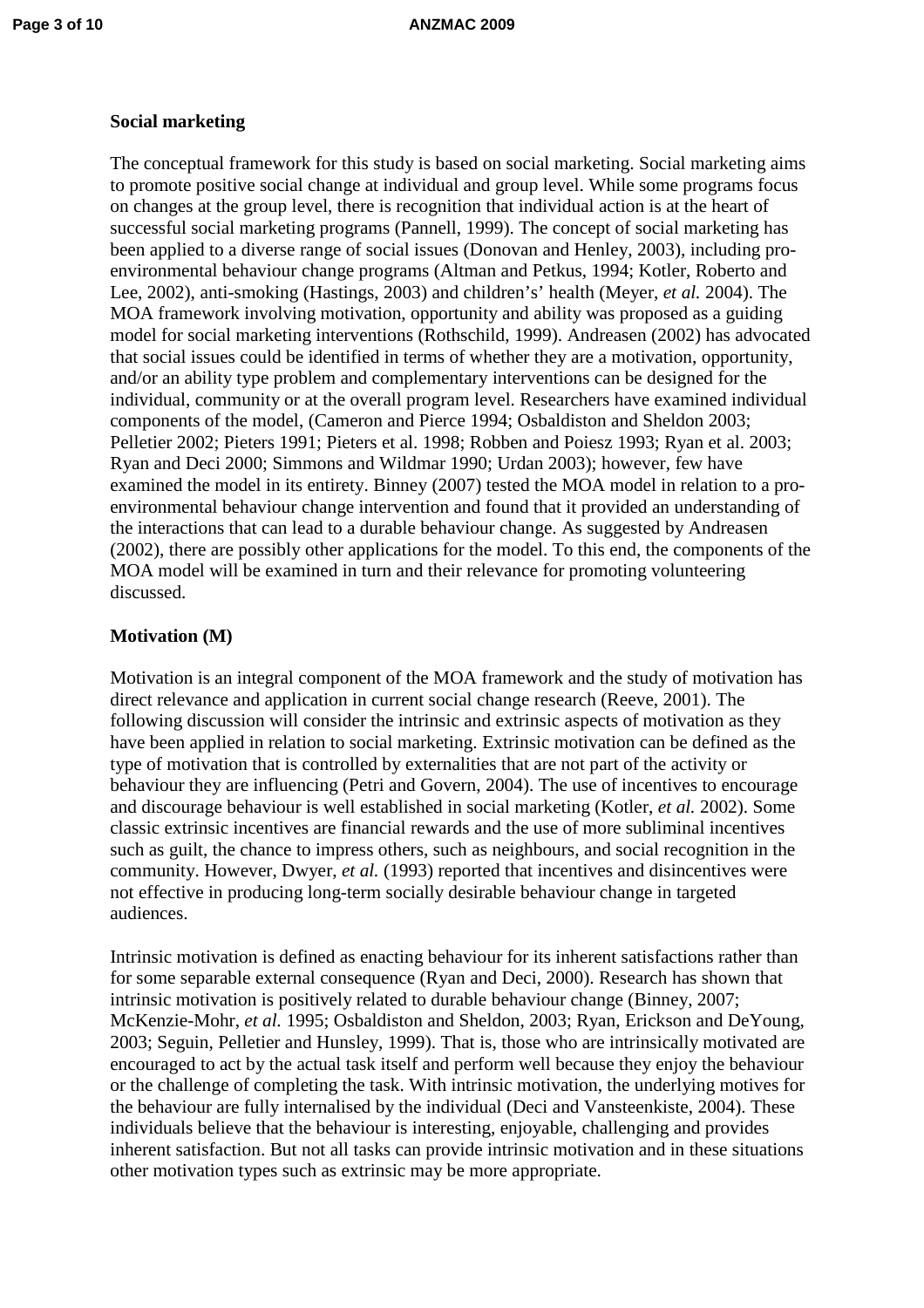Volunteering is an activity that has been the focus of research examining the importance of intrinsic and extrinsic motivation. Pearce (1983) found that volunteers working alongside paid staff were more likely to report social and service motives as being important to them, rather than an intrinsic motivation of finding the work itself interesting. It has been suggested that intrinsic motivators are of the greatest importance in attracting volunteers, but extrinsic factors may be equally important in retaining volunteers (National Trust, 1997). The inconclusive nature of this research suggests there is scope to include both intrinsic and extrinsic motivators in any conceptual model that seeks to explain and promote volunteering.

#### **Opportunity (O) and Ability (A)**

An individual may be motivated; however this motivation may not lead to a behaviour change if there are constraining factors such as low opportunity. In a social marketing context, opportunity occurs when the individual is not limited in their desire to act by factors in their external environment (Rothschild, 1999). These aspects include information, time, financial resources and outside controls. Similar facilitating and inhibiting factors are highlighted in research on barriers to volunteering. Lack of time has been overwhelmingly cited as the main barrier to volunteering (Holmes, 2008; Sundeen, Raskoff and Garcia, 2007; Musick and Wilson, 2008). Kohut (1997) found that twice as many adults in full-time employment wished to have more time to volunteer. Paid work is not, however, the only factor which may reduce time available to volunteer. Other barriers include time spent commuting (Putnam, 2000), family commitments (Musick and Wilson, 2008) and time constraints in retirement (Holmes, 2008). Poor health is also a major barrier to volunteering (Sundeen, *et al.* 2007). The use of information in promoting social marketing interventions is particularly important and its impact can be increased by the use of a relevant and credible information source (Dearing, *et al.* 1996). Informing current and potential volunteers about how to overcome barriers to volunteering in order to participate is also important, especially since some constraints to volunteering may be perceived rather than actual (Lockstone, *et al.* 2009; Warburton, Paynter and Petriwskyj, 2006).

Ability comprises the knowledge and skill set of the individual and is related to the observed behaviour (Pieters, *et al.* 1998). Although an individual may have the intention, or motivation, to behave in a socially desirable way, a specific behaviour may not occur if their ability is inadequate for the required task. Therefore inadequate skills can be a barrier to performance of socially desirable behaviour (McKenzie-Mohr, 2000). Lack of skill, perceived and actual, may also be a barrier to volunteering. Studies have shown that those with a higher human capital (higher incomes, professionals, highly educated) are more likely to volunteer (Freeman, 1997; Miller McPherson and Rotolo, 1996; Tang, 2006). This is not to suggest that low skilled workers and the unemployed are unsuited to volunteering, rather the pathways for them taking up the activity may not be as obvious to them or straightforward. Research establishing links between various socio-economic factors and volunteering is far from conclusive (Rochester, 2006) and often fails to provide little more than descriptive insights. The issue of skills as a barrier to volunteering may gain even greater prominence in years to come given that the increasing regulatory environment governing many volunteeringinvolving organisations (e.g. non-for-profits) is leading to the professionalisation of volunteering practice.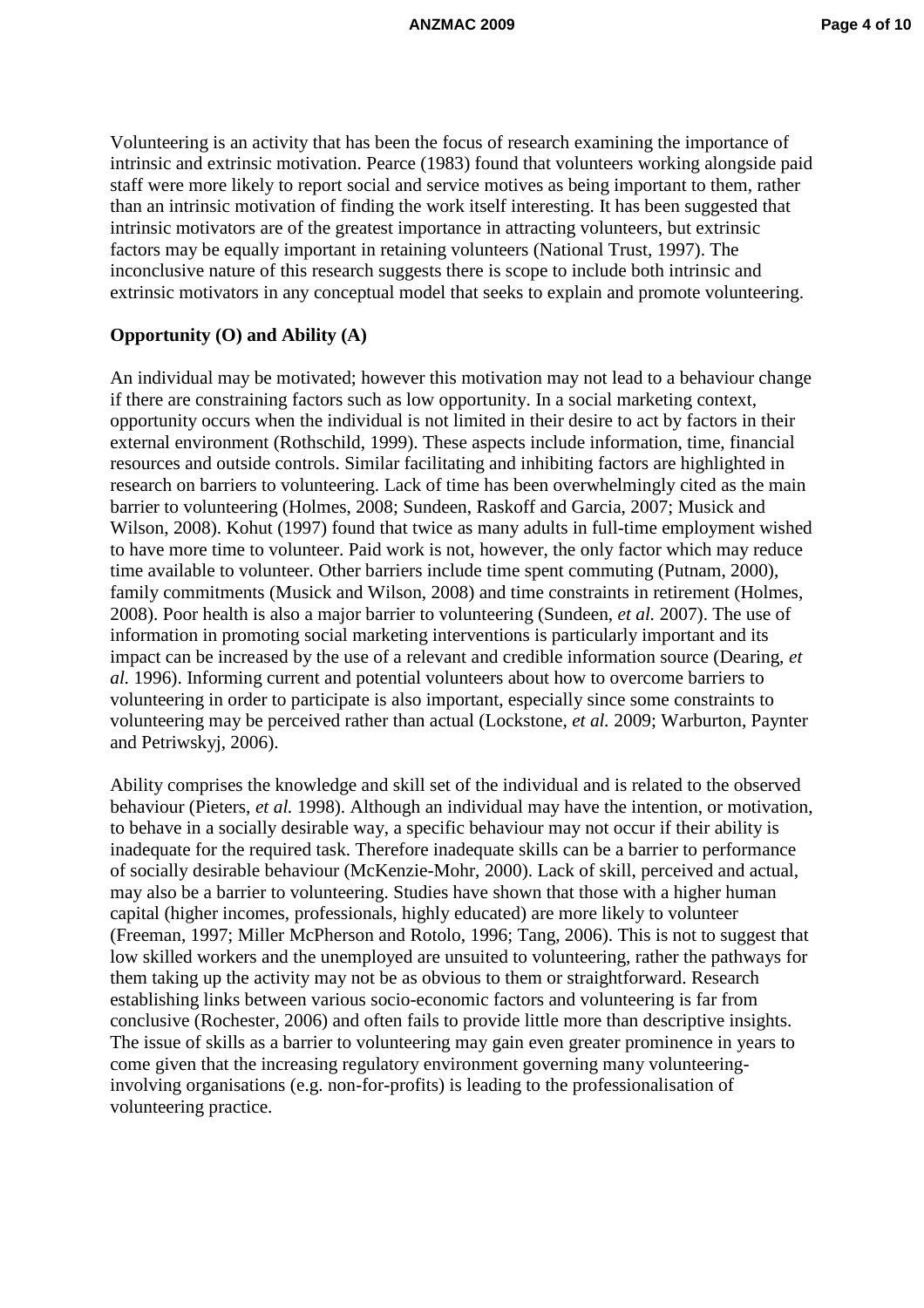### **Socially Desirable Behaviour - Volunteering**

In the context of the current paper, the socially desirable behaviour being promoted is volunteering. In both its ongoing and episodic forms, the potential impacts of volunteering in terms of generating positive social change are many. Not only does the volunteer directly benefit from the activity (e.g. building social networks, skill development), but by the formal definition of volunteering (Volunteering Australia, 2005), other parties also benefit as a result of the volunteers' actions (e.g. the direct recipients of volunteers efforts, their host organisations and the community in general). Building on Putnam's work (2000), volunteering has been viewed as a key generator of social capital, a resource which like physical and human capital, can be used by both individuals and communities for good.

As discussed above, the components of the MOA model provide an understanding of the process involved in enacting socially desirable behaviour changes. The social marketing research informing each component shares commonalities with the findings of volunteer research relating to motivation and barriers to participation. As such, at face value there is reason to expect that application of the MOA framework has the potential to assist in promoting volunteering as an activity and the desirable benefits associated with this prosocial behaviour. Table 1 has been adapted from Rothschild's (1999) framework to suggest how these components can be combined. The model provides a basis of screening or segmenting potential volunteers and assisting those organisations (e.g. non-for-profits, government) with an interest in securing volunteer resources at an operational and policy level to better target their resources towards those prone to adopt this behaviour. For example, different appeals could be made to prospective volunteers based upon whether they are firstly motivated to volunteer and subsequently have the opportunity and ability to do so. In considering motivation, appeals could be designed around either or both intrinsic and extrinsic motives, keeping in mind that the motives that initially attract volunteers may not be the ones that sustain them in the activity.

According to the proposed model, the next barriers to adopting the behaviour change to volunteering, by those who are motivated, may be explained by opportunity and ability. Those who are motivated and have the opportunity and ability are 'prone to volunteer', unlike those for whom the latter two components are absent who are considered 'unable to volunteer'. This segmentation provides a worthwhile and tenable focus for those organisations seeking to recruit motivated people to volunteer, who for perceived or actual reasons do not feel they currently have the opportunity or ability to do so. The next major category comprises of those who are unmotivated to volunteer. This group presents the most barriers that need to be overcome and as such are likely to be 'resistant to volunteer'. Transforming this group to level two or three of the MOA framework may require more resources than volunteerinvolving organisations are prepared to invest in order to bring about a behaviour change for them to become volunteers.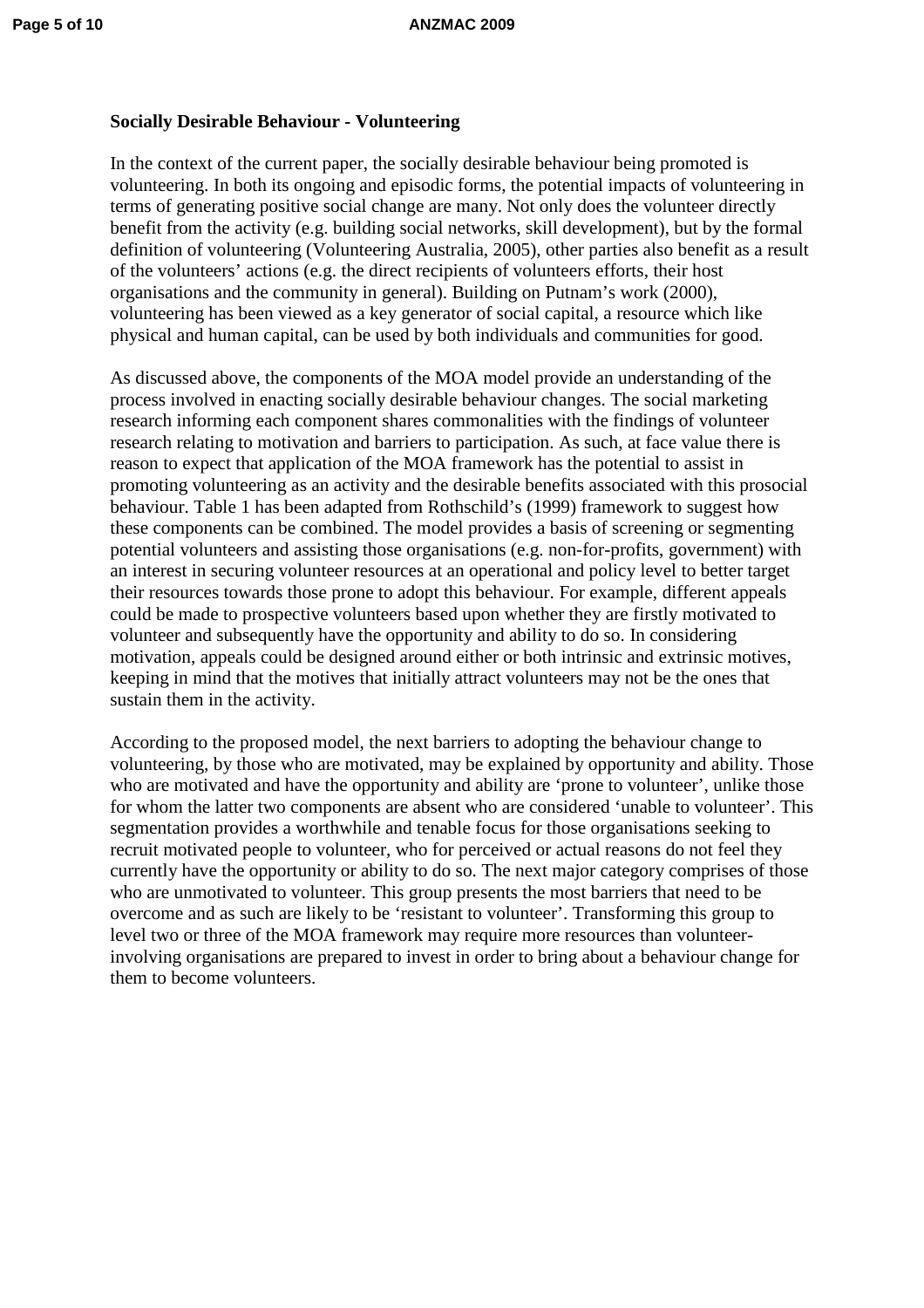| <b>Level</b>  | <b>Component</b>            |                           | <b>Status</b>                                          |
|---------------|-----------------------------|---------------------------|--------------------------------------------------------|
|               | <b>Motivation</b>           |                           |                                                        |
|               | $YES - Intrinsic$           |                           | (Motivated, proceed to Level 2)                        |
|               | <b>YES</b> - Extrinsic      |                           | (Motivated, proceed to Level 2)                        |
|               | YES - Intrinsic & Extrinsic | ✓                         | (Motivated, proceed to Level 2)                        |
|               | N <sub>O</sub>              | $\boldsymbol{\mathsf{x}}$ | (Resistant to volunteering)                            |
| $\mathcal{D}$ | <b>Opportunity</b>          |                           |                                                        |
|               | <b>YES</b>                  | ✓                         | (Motivated & opportunity, proceed to Level 3)          |
|               | N <sub>O</sub>              | $\boldsymbol{\mathsf{x}}$ | (Motivated, currently unable to adopt)                 |
| 3             | <b>Ability</b>              |                           |                                                        |
|               | <b>YES</b>                  | $\checkmark$              | (Motivated, opportunity & ability, prone to volunteer) |
|               | NO                          | ×                         | (Motivated, opportunity, currently unable to adopt)    |

**Table 1: MOA framework and volunteering** 

#### **Conclusion and future research**

The current paper applies a social marketing framework to volunteering to explore whether it has the potential to assist in promoting this prosocial behaviour with its associated socially desirable benefits. At face value, communalities in the social marketing and volunteering literature appears to suggest that testing of the adapted MOA framework (Rothschild, 1999), proposed in its exploratory form in Table 1, may deliver on this potential.

The implications of applying this framework in practice, once tested, is that it offers a behavioural basis for not-for-profits and other volunteer-involving organisations to segment potential volunteers and in doing so, potentially a means for them honing their recruitment and training efforts towards securing people prone to take up volunteering, whether it be on an ongoing or episodic basis.

The social marketing and volunteering literature provides insights into some of the theories and associated instruments that can be drawn upon from both spheres to test the various MOA constructs. Binney (2007) used Deci and Ryan's (2000) Self-determination Continuum of Motivation as a basis for examining the intrinsic and extrinsic motivations for land managers adopting a pro-environmental behaviour change intervention. Pearce's (1983) study applied Staw's (1976) sufficiency-of-justification hypothesis to explain the intrinsic motives of volunteers working alongside paid staff. A well-tested instrument for exploring volunteer's motivations that could be used in the current context is the Volunteer Functions Inventory (VFI) developed by Clary, *et al.* (1998). This approach recognises that volunteers get involved in the activity for a range of reasons, reflecting different psychological functions, which may change over time. Moving on, the opportunity and ability components could benefit from visiting what work has been done on examining constraints or barriers to leisure participation. Volunteering, in particular has long been associated with the leisure discipline (Henderson, 1981), as its unobligated nature means it shares common motives for participation with other leisure experiences (Cuskelly, Harrington and Stebbins, 2003; Holmes, 2003). Research on constraints to leisure participation dates back several decades, with a well developed constraints typology (Crawford and Godbey, 1987; Crawford, Jackson and Godbey, 1991) and testing mechanisms (Hubbard and Mannell, 2001; Son, Mowen and Kersetter, 2008). Regardless of the lens adopted, social marketing, volunteering or leisure participation, all these literatures can blend together to assist in promoting positive social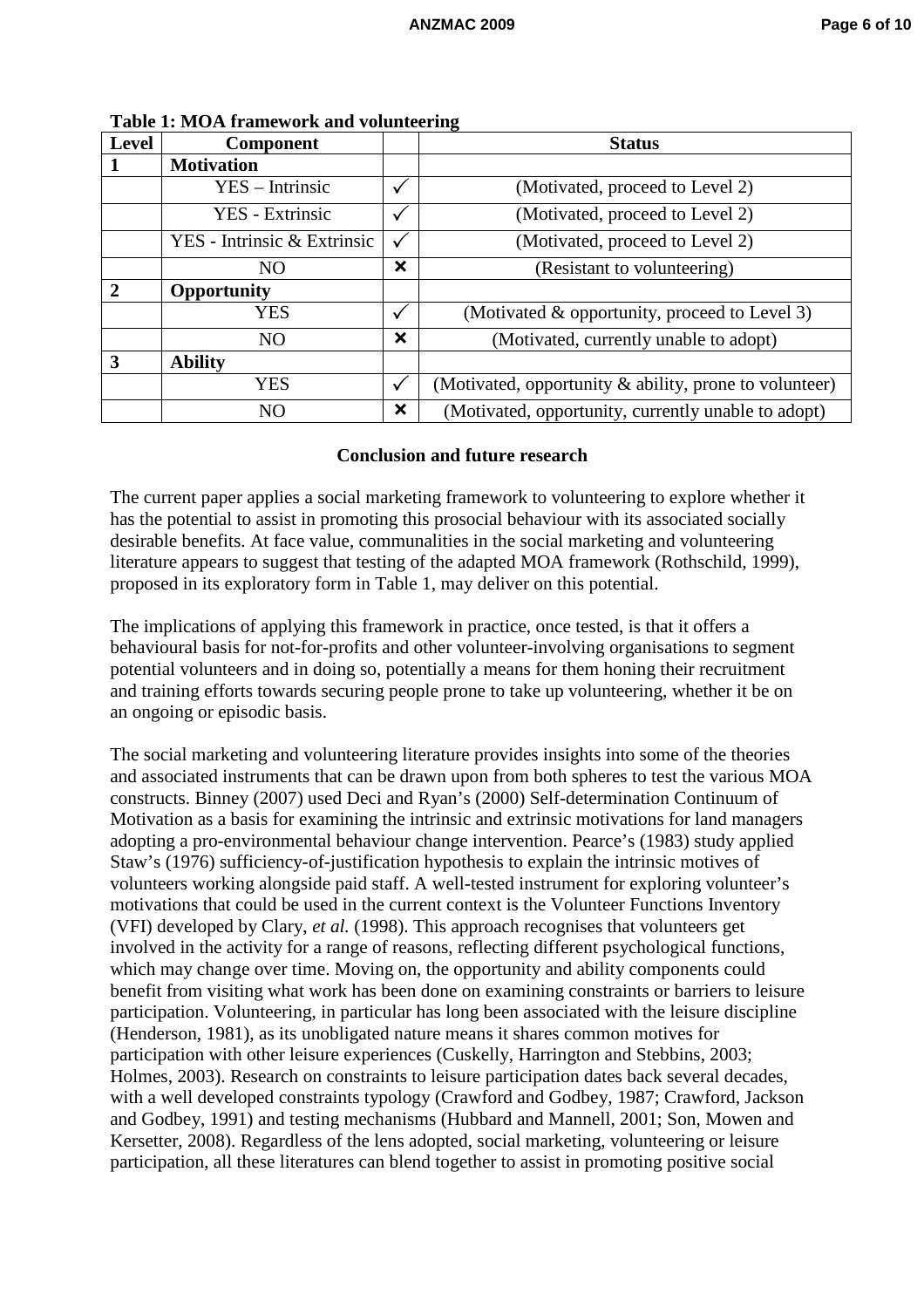change at individual and group level, something which the adopted framework in the current paper ultimately aims to facilitate.

#### **References**

Altman, J. A., Petkus, E., 1994. Toward a stakeholder-based policy process: An application of the social marketing perspective to environmental policy development. Policy Sciences 27, 37-51.

Andreasen, A. R., 2002. Marketing social marketing in the social change marketplace. Journal of Public Policy and Marketing 21 (1, Spring), 3-13.

ABS (Australian Bureau of Statistics)., 2007. Voluntary Work, Australia 2006, Cat. No. 4441.0, ABS, Canberra.

Binney, W. W., 2007. A model of behavioural response in social marketing. Unpublished doctoral thesis. Melbourne, Deakin University.

Cameron, J., Pierce, W., 1994. Reinforcement, reward, and intrinsic motivation: A meta analysis. Review of Educational Research, 64 (3), 363-423.

Clary, E., Ridge, R.D., Stukas, A.A., Snyder, M., Copeland, J., Haugen, J., Miene, P., 1998. Understanding and assessing the motivations of volunteers: A functional approach. Journal of Personality and Social Psychology*,* 74 (6), 1516-1530.

Crawford, D. W., Godbey, G. C., 1987. Reconceptualizing barriers to family leisure. Leisure Sciences, 9, 119-127.

Crawford, D. W., Jackson, E. L., Godbey, G. C., 1991. A hierarchical model of leisure constraints. Leisure Sciences, 13 (4), 309-320.

Cuskelly, G., Harrington, M., Stebbins R. A., 2003. Changing levels of organizational commitment amongst sport volunteers: A serious leisure approach. *Loisir/Leisure*, 27 (3/4), 191-212.

Dearing, J., Rogers, E. M., Meyer, G., Casey, M. K., Rao, N., Campo, S., Henderson, G. M., 1996. Social marketing and diffusion-based strategies for communicating with unique populations: HIV prevention in San Francisco. Journal of Health Communication, 1 (4), 343- 64.

Deci, E. L., Vansteenkiste, M., 2004. Self-determination theory and basic need satisfaction: Understanding human development in positive psychology. Ricerche di Psichologia, 27, 17- 34.

Donovan, R., & Henley, N., 2003. Social marketing principles and practice*,* IP Communications, Melbourne.

Dwyer, W. O., Leeming, F., Cobern, M., Porter, B., Jackson, J., 1993. Critical review of behavioral interventions to preserve the environment research since 1980. Environment and Behavior, 25 (3) 275-321.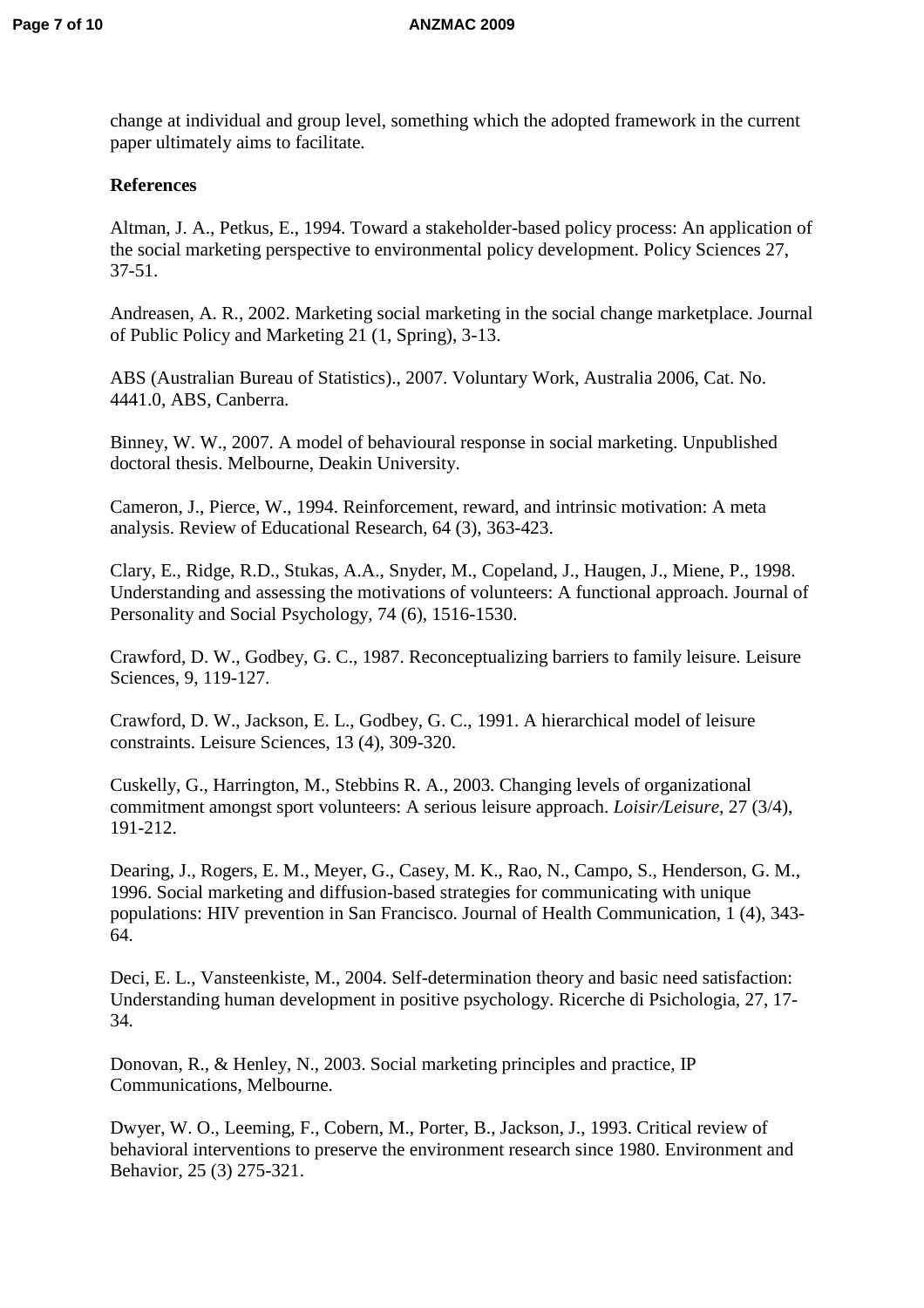FaHCSIA (Department of, Families, Housing, Community Services and Indigenous Affairs)., 2008. Volunteering in Australia: Changing Patterns in Voluntary Work 1995-2006, Commonwealth of Australia, Canberra.

Freeman, R. B., 1997. Working for nothing: The supply of volunteer labour. Journal of Labor Economics*,* 15 (1, pt. 2), 140-166.

Hastings, G., 2003. The critical contribution of social marketing. Marketing Theory, 3 (3), 305-322.

Henderson, K. A., 1981. Motivations and perceptions of volunteerism as a leisure activity. Journal of Leisure Research*,* 13, 208-218.

Holmes, K., 2003. Volunteers in the heritage sector: A neglected audience? International Journal of Heritage Studies*,* 9 (4), 341-355.

Holmes, K., 2008. Changing attitudes towards volunteering and the implications for tourist attractions. In Richardson, S., Fredline, L., Patiar, A., Ternel, M. (Eds.), Tourism and Hospitality Research, Training and Practice: 'Where the Bloody Hell are we? Proceedings of the 18<sup>th</sup> CAUTHE Conference. Queensland: Griffith University, CD-ROM.

Hubbard, J., Mannell, R. C., 2001. Testing competing models of the leisure constraint negotiation process in a corporate employee recreation setting. Leisure Sciences, 23 (3), 145- 163.

Hutin, M., 2008. Regular and Occasional Volunteers: How and Why They Help Out, Institute of Volunteering Research, London.

Kohut, A., 1997. Trust and Citizen Engagement in Metropolitan Philadelphia: A Case Study, Pew Research Centre for the People and the Press, Philadelphia.

Kotler, P., Roberto, N., Lee, N., 2002. Social Marketing: Improving the Quality of Life, 2<sup>nd</sup> edn*,* Sage Publications, Thousand Oaks, California.

Lockstone, L., Holmes, K., Deery, M., Jago, L., 2009. Volunteer life balance and the flexible firm: Key drivers in a framework to enhance volunteer retention. In Carlsen, J., Hughes, M., Holmes, K., Jones, R. (Eds.). See Change: Tourism & Hospitality in a Dynamic World. Proceedings of the 2009 CAUTHE Conference. Curtin University of Technology, Fremantle CD-ROM.

Macduff, N., 1991. Episodic Volunteering: Building the Short-term Volunteer Program, MBA Publishing, Walla Walla, Washington.

McKenzie-Mohr, D., Nemiroff, S., Beers, L., Desmarais, S., 1995. Determinants of responsible environmental behaviour. Journal of Social Issues, 51 (4), 139-157.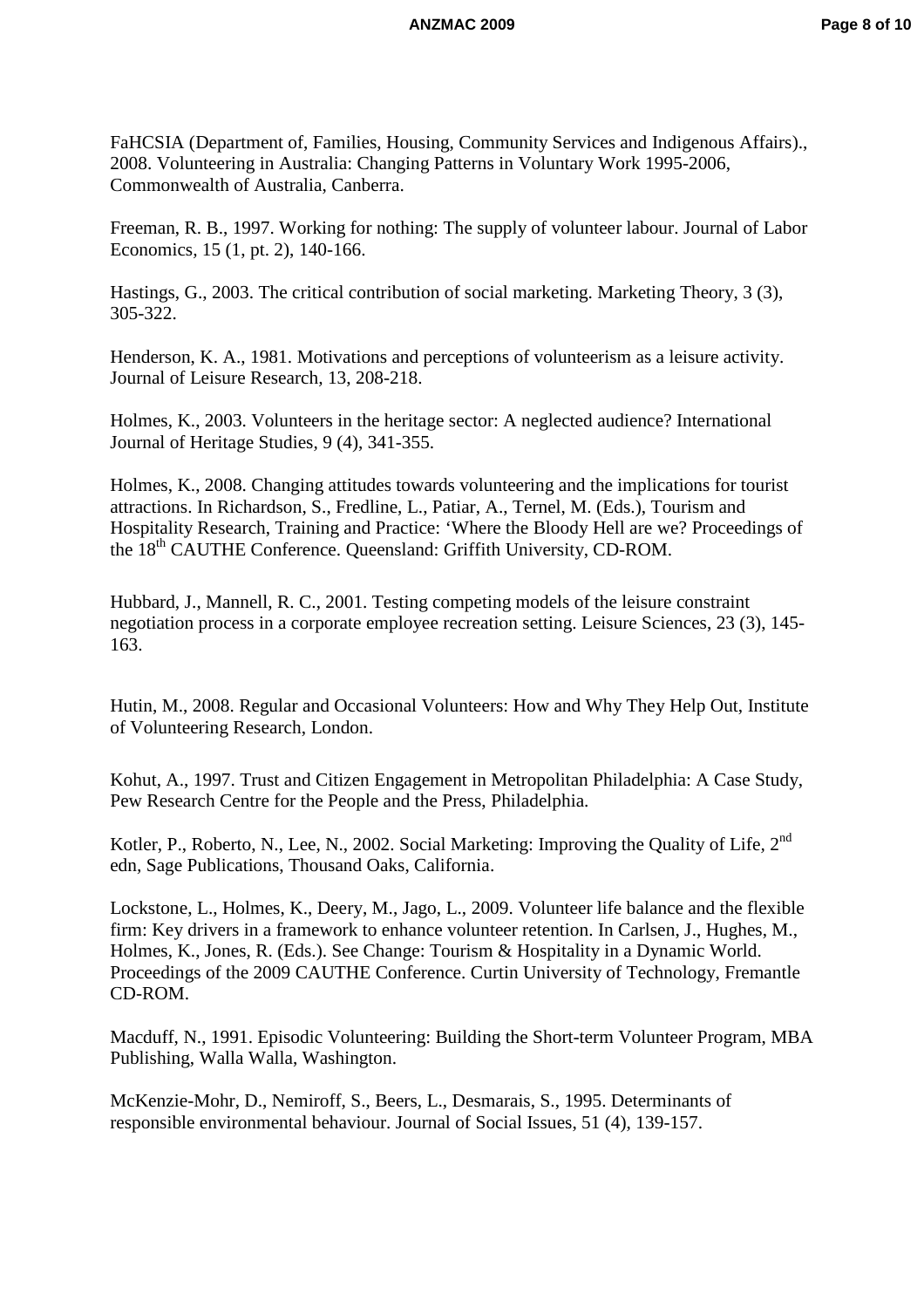Merrill, M. V., 2006. Global trends and the challenges for volunteering. The International Journal of Volunteer Administration*,* XXIV (1), 9-14.

Meyer, C. L., Brun, C., Yung, B., Clasen, C., Cauley, K., Mase, W. A., 2004. Evaluation of social marketing efforts designed to increase enrollment in the Children's Health Insurance Program (CHIP). Journal of Nonprofit & Public Sector Marketing, 12 (2), 87-104.

Miller McPherson, J., Rotolo, T., 1996. Testing a dynamic model of social composition: Diversity and change in voluntary groups. American Sociological Review*,* 61 (April), 179- 202.

Moore, L. F., 1985. Motivation in the context of volunteerism. In Moore, L. F. (Ed.), Motivating Volunteers: How the Rewards of Unpaid Work Can Meet People's Needs. Vancouver Volunteer Centre, Vancouver, pp.1-12

Musick, M. A., Wilson, J., 2008. The Volunteers: A Social Profile, Indiana University Press, Bloomington, Indiana.

National Trust, The., 1998. Volunteering with the National Trust: Summary of the Findings of the 1997 Survey, The National Trust, Cirencester.

Osbaldiston, R.,Sheldon, K., 2003. Promoting internalized motivation for environmentally responsible behavior: A prospective study of environmental goals. Journal of Environmental Psychology, 23, 349-357.

Pannell, D., 1999. Economics, extension and the adoption of land conservation innovations in agriculture. International Journal of Social Economics, 26 (7), 999-1012.

Pearce, J. L., 1983. Job attitude and motivation differences between volunteers and employees from comparable organizations. Journal of Applied Psychology, 68 (4), 646-652.

Pearce, J. L., 1993. The Organizational Behavior of Unpaid Workers, Routledge, London.

Pelletier, L., 2002. A motivational analysis of self-determination for pro-environmental behaviours. In Deci, E. L., Ryan, R. M. (Eds.). Handbook of Self-Determination Research. The University of Rochester Press, Rochester, NY.

Petri, H. L., Govern, J. M., 2004. Motivation Theory, Research and Applications*,* 5th edn*,*  Wadsworth/Thompson Learning, Belmont, California.

Pieters, R., 1991. Changing garbage disposal patterns of consumers: Motivation, ability and performance. Journal of Public Policy & Marketing, 10 (2), 59-77.

Pieters, R., Bijmolt, T., van Raaij, F., de Kruijk, M., 1998. Consumer's attributions of proenvironmental behavior, motivation, and ability to self and others. Journal of Public Policy and Marketing, 17 (2 ), 215-225.

Putnam, D., 2000. Bowling Alone: The Collapse and Revival of American Community, New York, Simon Schuster.